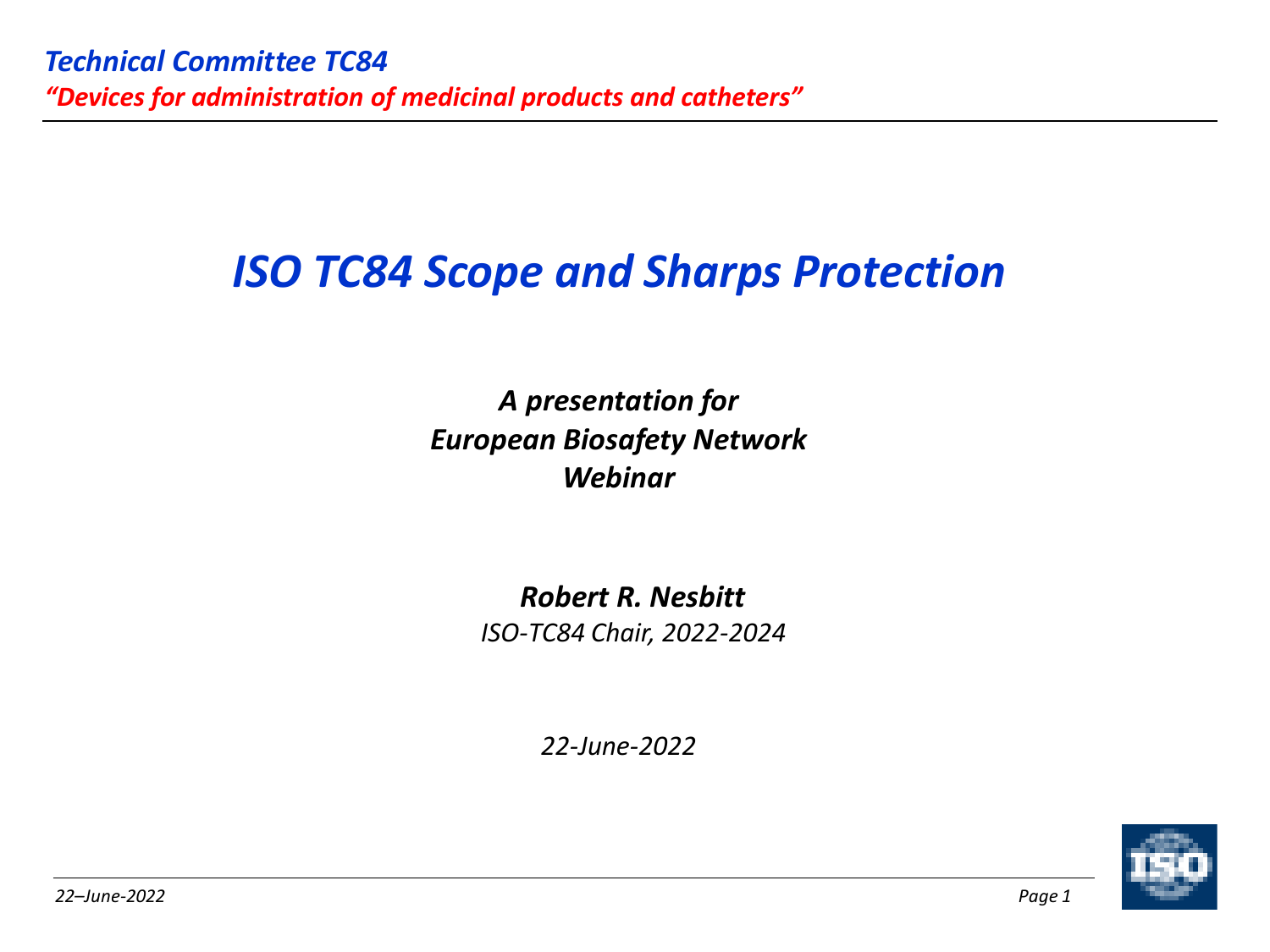### **Objectives of this talk:**

- 1. Scope of ISO TC84 standards
- 2. Role of Sharps Protection

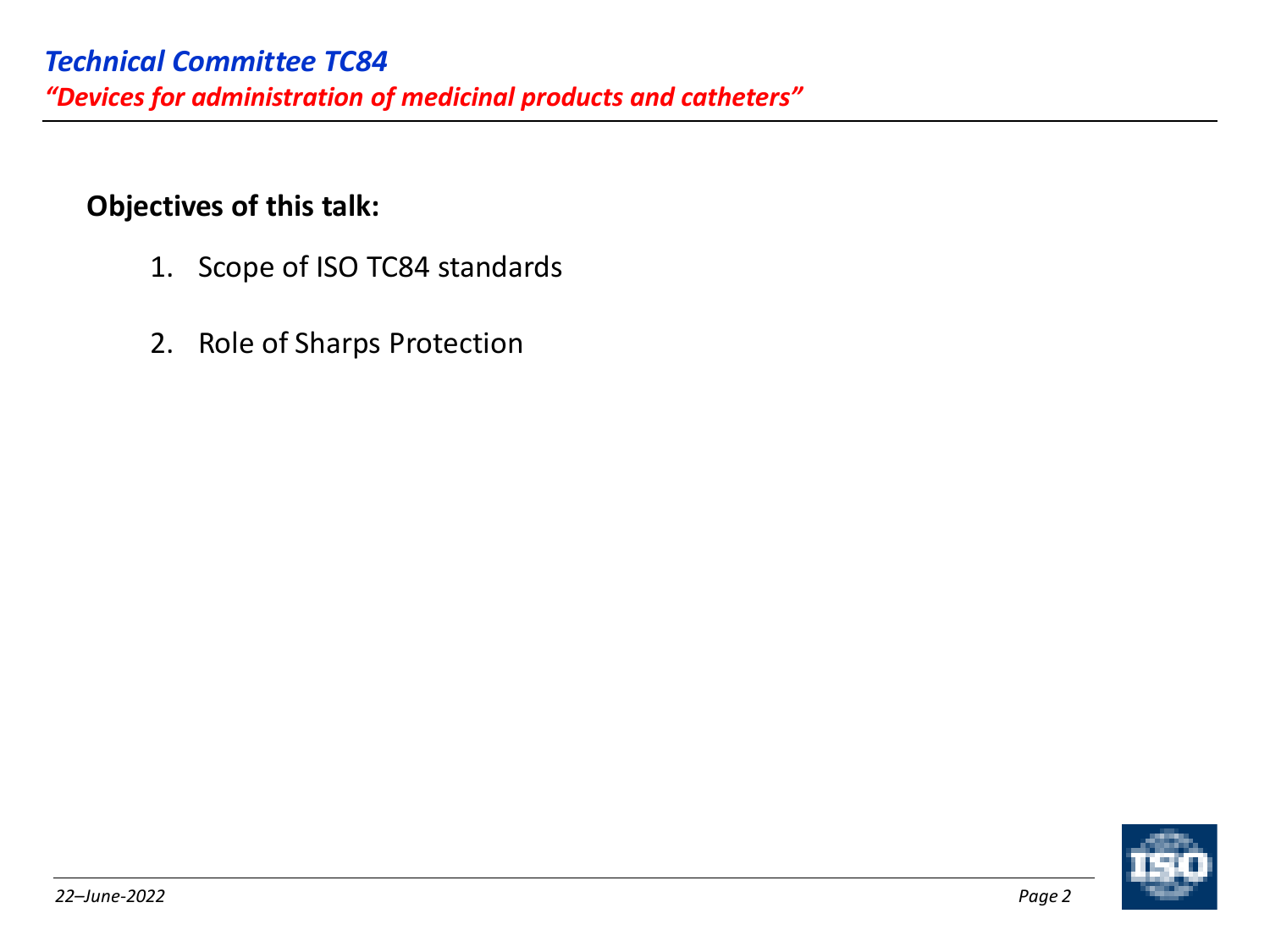## **Scope of ISO TC84***:*

- *"Devices for Administration of Medicinal Products and Catheters"*
- Covers medical devices for therapeutic drug delivery.



*\*Danish Standards (DS) is the ISO Secretariat for TC84 and its working groups (WGs).*

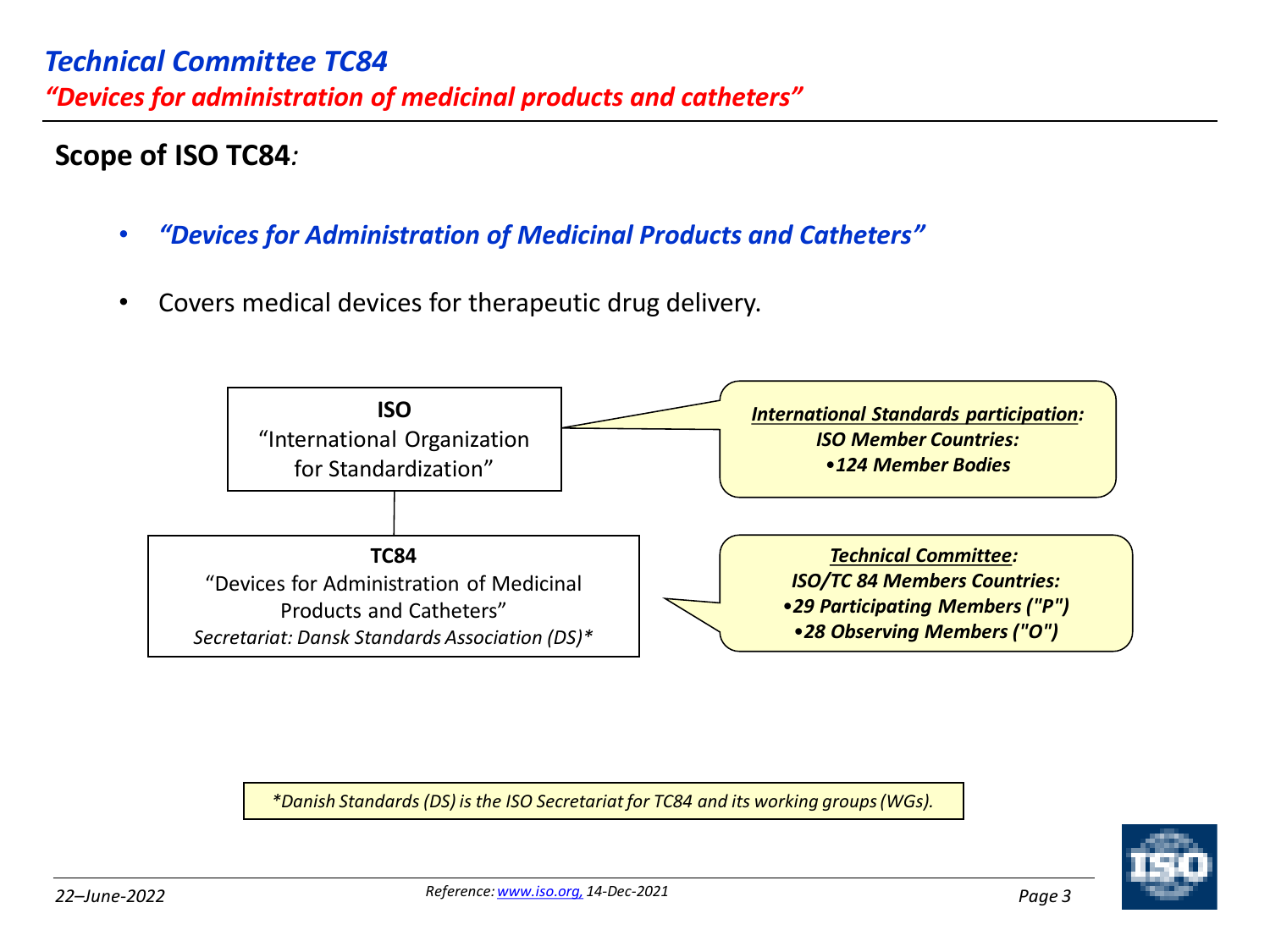### *Technical Committee TC84*

*"Devices for administration of medicinal products and catheters"*

### **What kinds of devices are covered by TC84?**

- Needle-based Injection Systems, including:
	- Pen-injectors
	- Auto-Injectors
	- On-Body Delivery Systems
- **Syringes**
- Needle-free Injectors
- Aerosol Drug Delivery devices
- **Catheters**
- And other devices

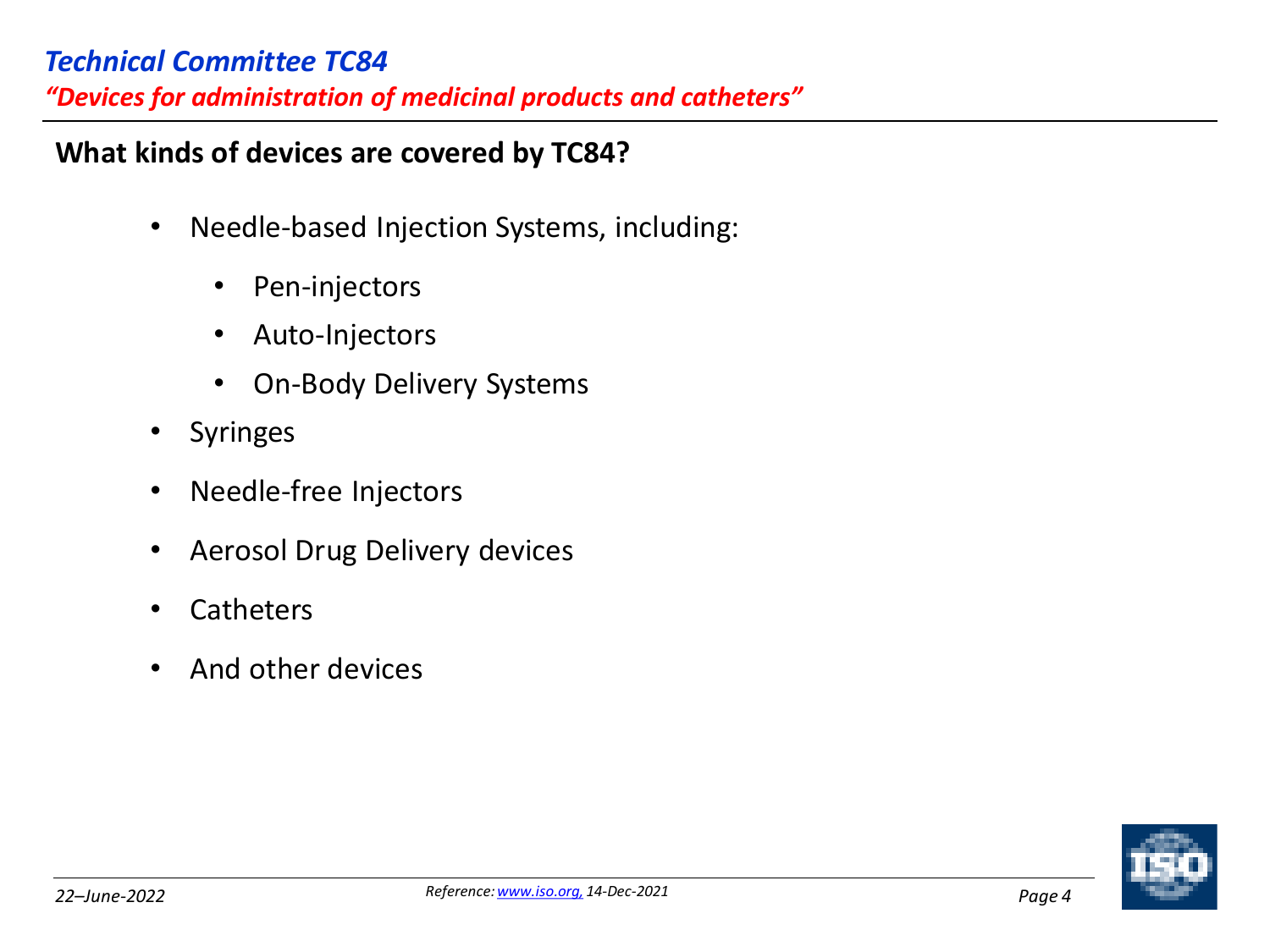## **What kinds of devices are covered by TC84?**



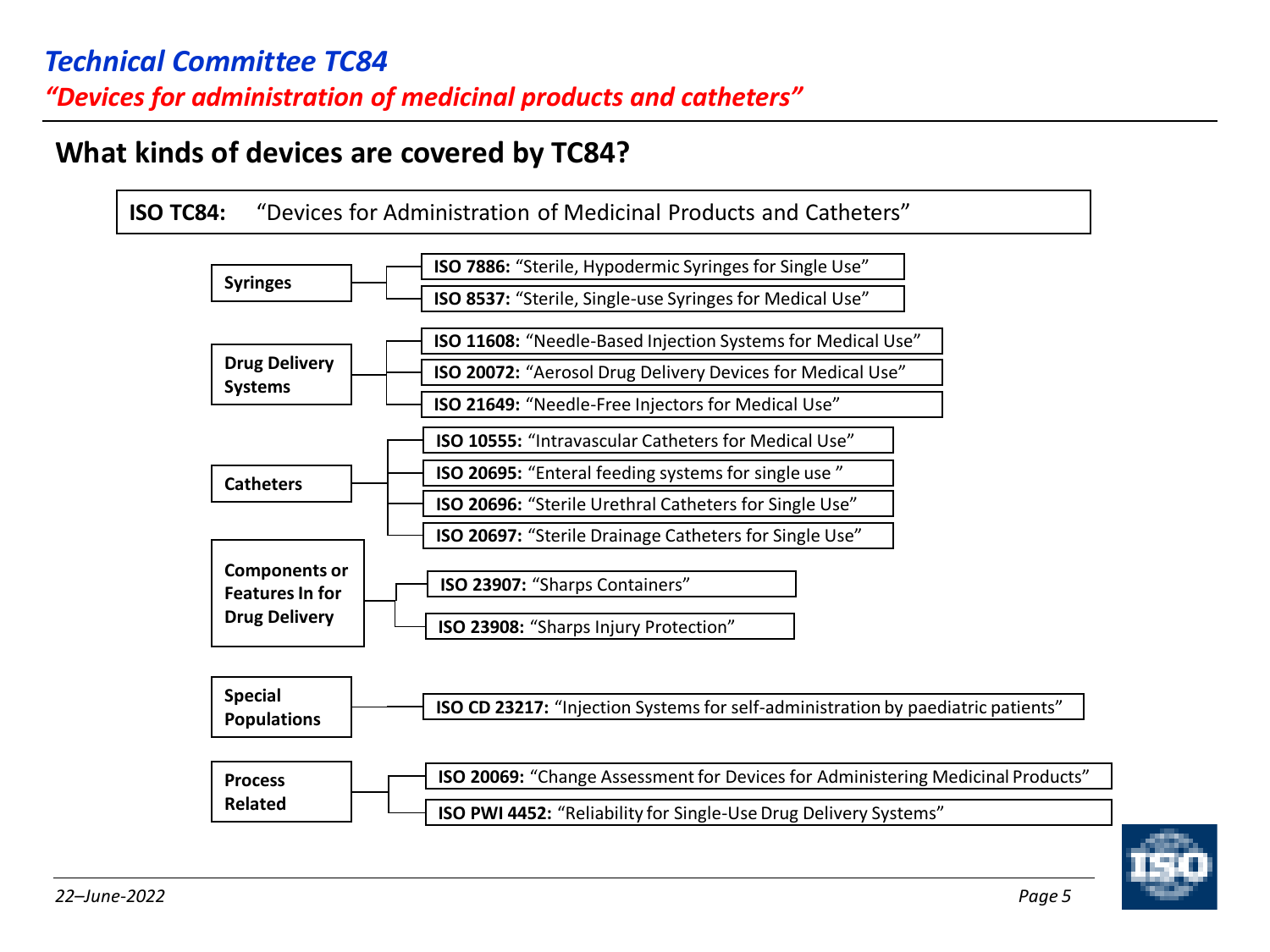## **… and if you claim Post-Use Sharps Protection:**



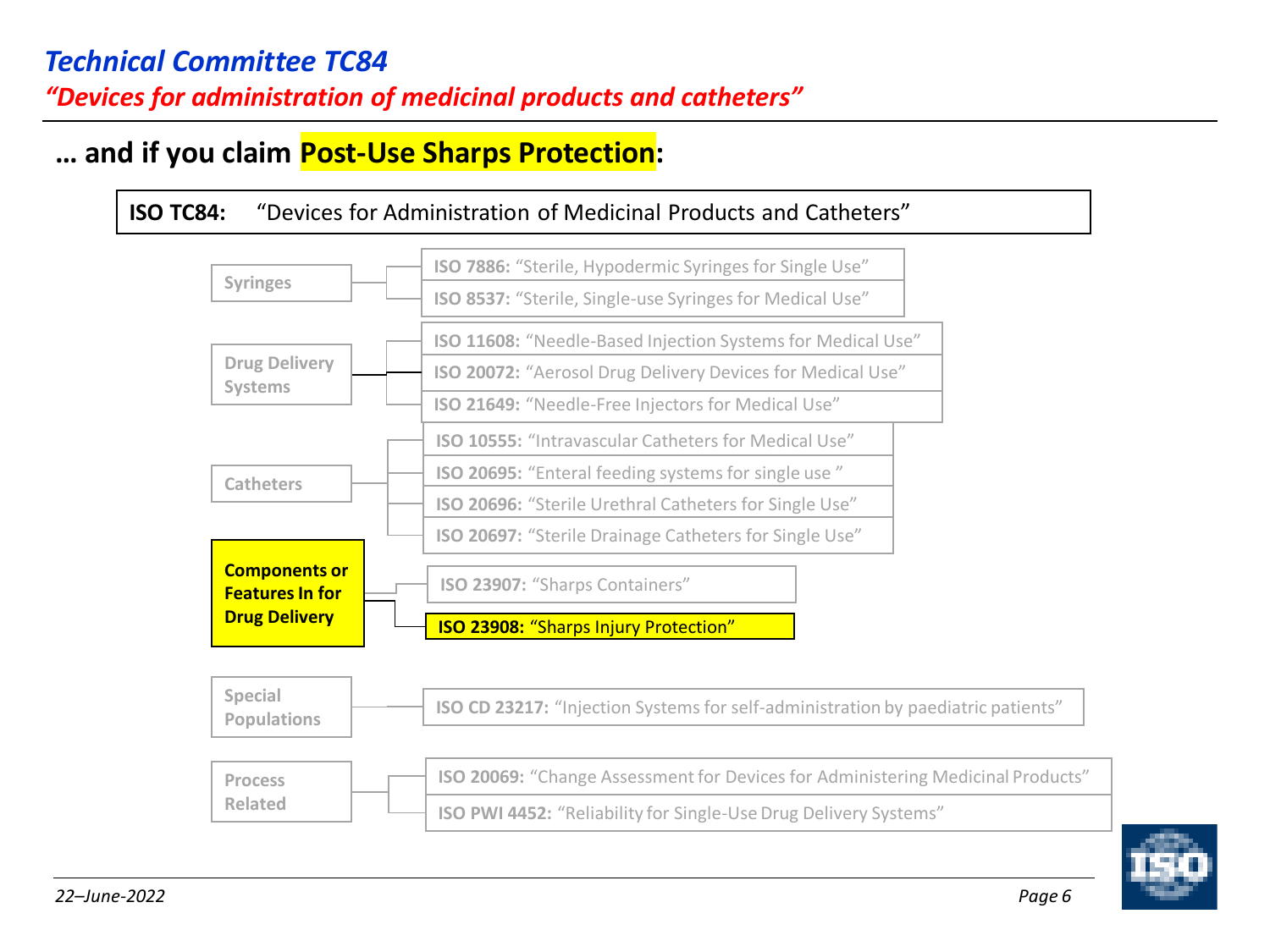# *Many ISO/IEC Standards impact Delivery Systems:*

#### *Standards which address Syringes:*

| <b>ISO 9626:</b> Stainless Steel tubing |
|-----------------------------------------|
| ISO 7886-1: Single use syringes         |
| ISO 7886-2: Syringes for syr. pumps     |
| ISO 11040-5,-6,-8: Pre-filled syringes  |
|                                         |

#### *Other Standards which may apply:*

| IEC 60601-1: Medical Elect. Equip. |
|------------------------------------|
| IEC 60601-1-8: Alarms              |
| IEC 60601-1-11: Home Healthcare    |
| EN 62304; IEC 80002-1: Software    |
| IEC 15026-1,-2,-4: Systems &       |
| Software Engineering               |
| IEC 60601-2 IEC 61000-4; and       |
| <b>CISPR 11 -14-1: EMC</b>         |
| IEC 60812: Dependability           |
|                                    |

#### *Pump-specific Standards:*

**IEC 60601-2-24***: pumps*

*…if the NIS is a rate-based pump*

#### *Other Standards which may apply:*

**EN 1615, 1618***: catheters, tubing* **ISO 80369-1***: connectors* **ISO 11070***: IV introducers + guide wires …if it requires connectors/catheters*

|              | If the device is a Needle-based Injection System (NIS):                                            |                          |
|--------------|----------------------------------------------------------------------------------------------------|--------------------------|
|              | ISO 11608 family of standard: addresses:                                                           |                          |
| Part 1       | The "parent" document for parts 2-7, it addresses key<br>requirements for a NIS                    | <b>ISC</b><br><b>ISC</b> |
|              | The NIS may also have to address the following:                                                    |                          |
| Part 2       | if, mated with a needle, it becomes a "system".                                                    |                          |
| Part 3       | if the NIS contains a finished medicinal product<br>container or fluid path (OBDS)                 |                          |
| Part 4       | if it contains electro-mechanical components,<br>electronics, firmware, software and/or batteries. | Pro                      |
| Part 5       | if the NIS has an automated function (e.g., needle                                                 | IS <sub>C</sub>          |
|              | insertion) or the device limits access to a function.                                              | IE <sub>C</sub>          |
| Part 6       | if the NIS is an On-Body Delivery System (OBDS)                                                    | ISC                      |
| Part 7       | If it is claimed for persons with visual impairment                                                | <u>-10</u>               |
|              |                                                                                                    | <b>ISC</b>               |
| ISO 23908:   | if the NIS claims post-use sharps protection.                                                      |                          |
|              |                                                                                                    | IS <sub>C</sub>          |
|              | <b>ISO CD-23217:</b> if it is aimed for pediatric self-administration.                             | <u>ISC</u><br><b>ISC</b> |
|              |                                                                                                    |                          |
| ISO CD-4452: | RE: reliability of single-use Devices                                                              | <u>pe</u>                |
|              |                                                                                                    |                          |

### **ISO 20072:** *Aerosol Drug Delivery Devices* **ISO 21649:** *Needle-free Injection Systems. If it delivers medication without a needle: … whether it has a needle*

### **ISO 20069:** *Guidance for Change Assessment and Evaluation to Drug Delivery Systems* **IEC 62366:** *Usability Engineering* **Process Standards: ISO 10993-3; -10 and -11:** *Biological compatibility* **O 14971:** Risk Management *or not, it may also need:* **ISO 11135:** *Sterilization* **ISO 15223:** *Symbols* **pending:** *Sustainability* **ISO 4452:** *Reliability for Single-Use Drug Delivery Systems*

**KEY**: *ISO= International Organization for Standardization IEC = International Electrotechnical Commission EN = European Norm* 

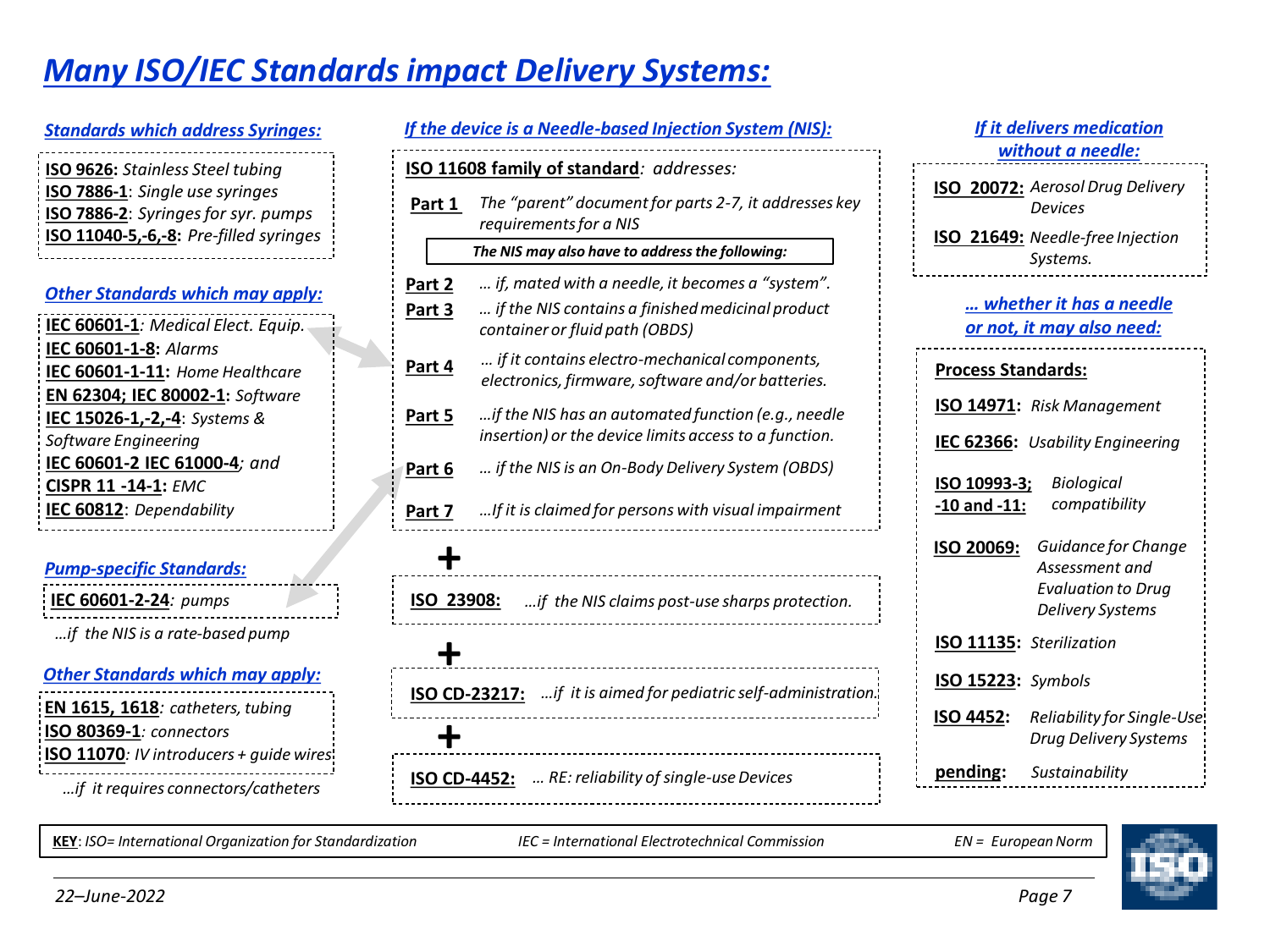# *… of those, which are TC84 standards:*

| <b>Standards which address Syringes:</b>   |  |  |
|--------------------------------------------|--|--|
| <b>ISO 9626:</b> Stainless Steel tubing    |  |  |
| <b>ISO 7886-1:</b> Single use syringes     |  |  |
| <b>ISO 7886-2:</b> Syringes for syr. pumps |  |  |
| ISO 11040-5,-6,-8: Pre-filled syringes     |  |  |
|                                            |  |  |

#### *Other Standards which may apply:*

| IEC 60601-1: Medical Elect. Equip. |
|------------------------------------|
| IEC 60601-1-8: Alarms              |
| IEC 60601-1-11: Home Healthcare    |
| EN 62304; IEC 80002-1: Software    |
| IEC 15026-1,-2,-4: Systems &       |
| Software Engineering               |
| IEC 60601-2 IEC 61000-4; and       |
| <b>CISPR 11 -14-1: EMC</b>         |
| IEC 60812: Dependability           |
|                                    |

#### *Pump-specific Standards:*

**IEC 60601-2-24***: pumps*

*…if the NIS is a rate-based pump*

#### *Other Standards which may apply:*

| EN 1615, 1618: catheters, tubing                |
|-------------------------------------------------|
| ISO 80369-1: connectors                         |
| <b>ISO 11070</b> : IV introducers + guide wires |
| if it requires connectors/catheters             |



| If the device is a Needle-based Injection System (NIS):                |                                                                                                             |  |  |
|------------------------------------------------------------------------|-------------------------------------------------------------------------------------------------------------|--|--|
|                                                                        | <b>ISO 11608 family of standard: addresses:</b>                                                             |  |  |
| Part 1                                                                 | The "parent" document for parts 2-7, it addresses key<br>requirements for a NIS                             |  |  |
|                                                                        | The NIS may also have to address the following:                                                             |  |  |
| Part 2                                                                 | if, mated with a needle, it becomes a "system".                                                             |  |  |
| Part 3                                                                 | if the NIS contains a finished medicinal product<br>container or fluid path (OBDS)                          |  |  |
| Part 4                                                                 | if it contains electro-mechanical components,<br>electronics, firmware, software and/or batteries.          |  |  |
| Part 5                                                                 | if the NIS has an automated function (e.g., needle<br>insertion) or the device limits access to a function. |  |  |
| Part 6                                                                 | if the NIS is an On-Body Delivery System (OBDS)                                                             |  |  |
| Part 7                                                                 | If it is claimed for persons with visual impairment                                                         |  |  |
|                                                                        |                                                                                                             |  |  |
|                                                                        | ISO 23908:<br>if the NIS claims post-use sharps protection.                                                 |  |  |
|                                                                        |                                                                                                             |  |  |
| <b>ISO CD-23217:</b> if it is aimed for pediatric self-administration. |                                                                                                             |  |  |
|                                                                        |                                                                                                             |  |  |
|                                                                        | RE: reliability of single-use Devices<br><b>ISO CD-4452:</b>                                                |  |  |
|                                                                        |                                                                                                             |  |  |

### **ISO 20072:** *Aerosol Drug Delivery Devices* **ISO 21649:** *Needle-free Injection Systems. If it delivers medication without a needle:* **ISO 20069:** *Guidance for Change Assessment and Evaluation to Drug Delivery Systems* **IEC 62366:** *Usability Engineering* **Process Standards: ISO 10993-3; -10 and -11:** *Biological compatibility* **ISO 14971:** *Risk Management … whether it has a needle or not, it may also need:* **ISO 11135:** *Sterilization* **ISO 15223:** *Symbols* **pending:** *Sustainability* **ISO 4452:** *Reliability for Single-Use Drug Delivery Systems*

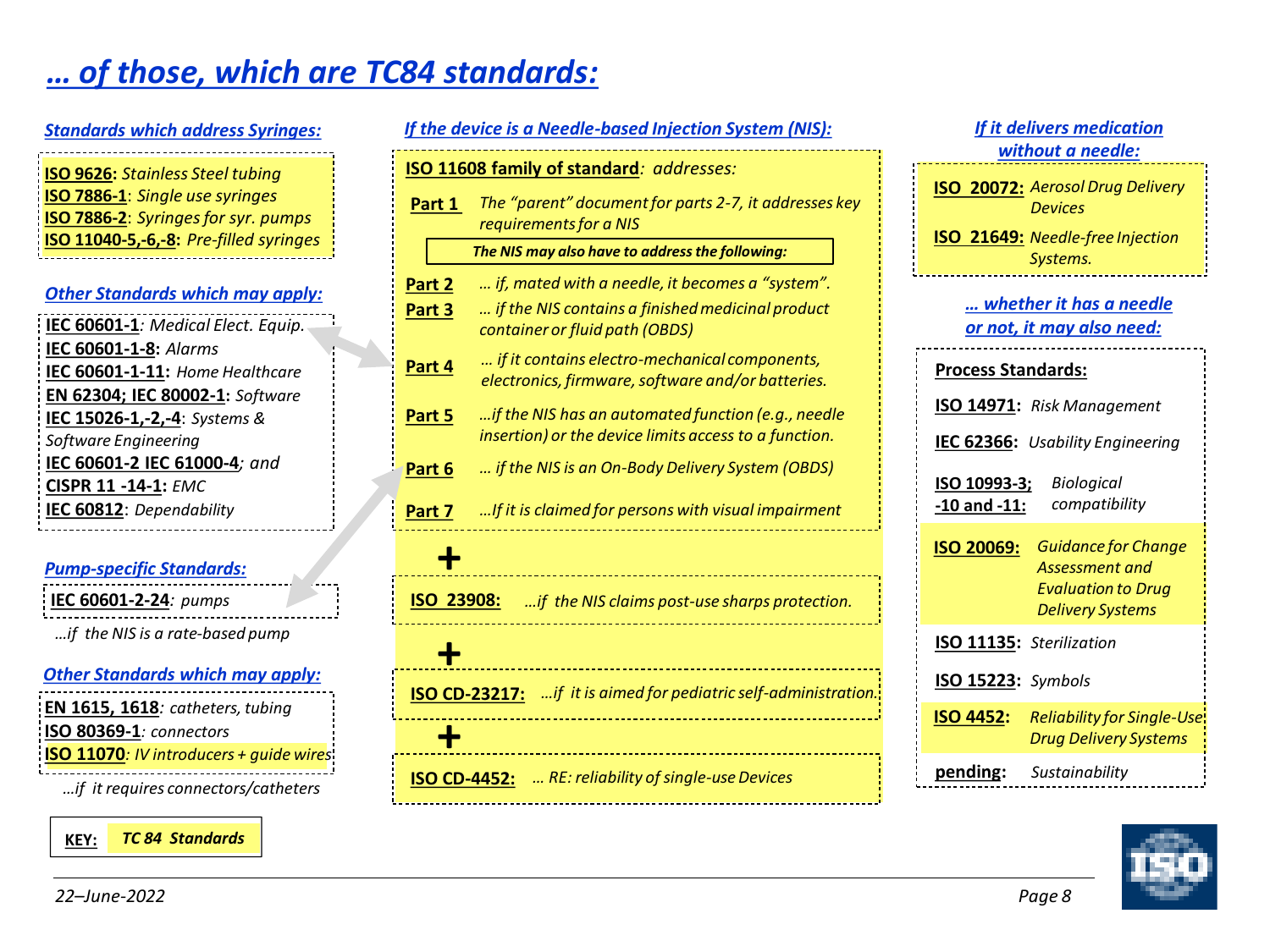# *… and – again, if you claim Post-Use Sharps Protection:*

### *Other Standards which may apply: Standards which address Syringes:* **ISO 9626:** *Stainless Steel tubing* **ISO 7886-1**: *Single use syringes* **ISO 7886-2**: *Syringes for syr. pumps* **ISO 11040-5,-6,-8:** *Pre-filled syringes*

| IEC 60601-1: Medical Elect. Equip. |
|------------------------------------|
| IEC 60601-1-8: Alarms              |
|                                    |
| IEC 60601-1-11: Home Healthcare    |
| EN 62304; IEC 80002-1: Software    |
| IEC 15026-1,-2,-4: Systems &       |
| Software Engineering               |
| IEC 60601-2 IEC 61000-4; and       |
| <b>CISPR 11 -14-1: EMC</b>         |
| IEC 60812: Dependability           |
|                                    |

#### *Pump-specific Standards:*

**IEC 60601-2-24***: pumps*

*…if the NIS is a rate-based pump*

#### *Other Standards which may apply:*

**EN 1615, 1618***: catheters, tubing* **ISO 80369-1***: connectors* **ISO 11070***: IV introducers + guide wires …if it requires connectors/catheters*

**KEY:** *TC 84 Standards*

|                                                                           | If the device is a Needle-based Injection System (NIS):                                                     |  |  |
|---------------------------------------------------------------------------|-------------------------------------------------------------------------------------------------------------|--|--|
| <b>ISO 11608 family of standard: addresses:</b>                           |                                                                                                             |  |  |
| Part 1                                                                    | The "parent" document for parts 2-7, it addresses key<br>requirements for a NIS                             |  |  |
|                                                                           | The NIS may also have to address the following:                                                             |  |  |
| Part 2                                                                    | if, mated with a needle, it becomes a "system".                                                             |  |  |
| Part 3                                                                    | if the NIS contains a finished medicinal product<br>container or fluid path (OBDS)                          |  |  |
| Part 4                                                                    | if it contains electro-mechanical components,<br>electronics, firmware, software and/or batteries.          |  |  |
| Part 5                                                                    | if the NIS has an automated function (e.g., needle<br>insertion) or the device limits access to a function. |  |  |
| Part 6                                                                    | if the NIS is an On-Body Delivery System (OBDS)                                                             |  |  |
| Part 7                                                                    | If it is claimed for persons with visual impairment                                                         |  |  |
|                                                                           |                                                                                                             |  |  |
| ISO 23908:<br>if the NIS claims post-use sharps protection.               |                                                                                                             |  |  |
|                                                                           |                                                                                                             |  |  |
| if it is aimed for pediatric self-administration.<br><b>ISO CD-23217:</b> |                                                                                                             |  |  |
|                                                                           |                                                                                                             |  |  |
| <b>ISO CD-4452:</b>                                                       | RE: reliability of single-use Devices                                                                       |  |  |

### **ISO 20072:** *Aerosol Drug Delivery Devices* **ISO 21649:** *Needle-free Injection Systems. If it delivers medication without a needle:* **ISO 20069:** *Guidance for Change Assessment and Evaluation to Drug Delivery Systems* **IEC 62366:** *Usability Engineering* **Process Standards: ISO 10993-3; -10 and -11:** *Biological compatibility* **ISO 14971:** *Risk Management … whether it has a needle or not, it may also need:* **ISO 11135:** *Sterilization* **ISO 15223:** *Symbols* **pending:** *Sustainability* **ISO 4452:** *Reliability for Single-Use Drug Delivery Systems*

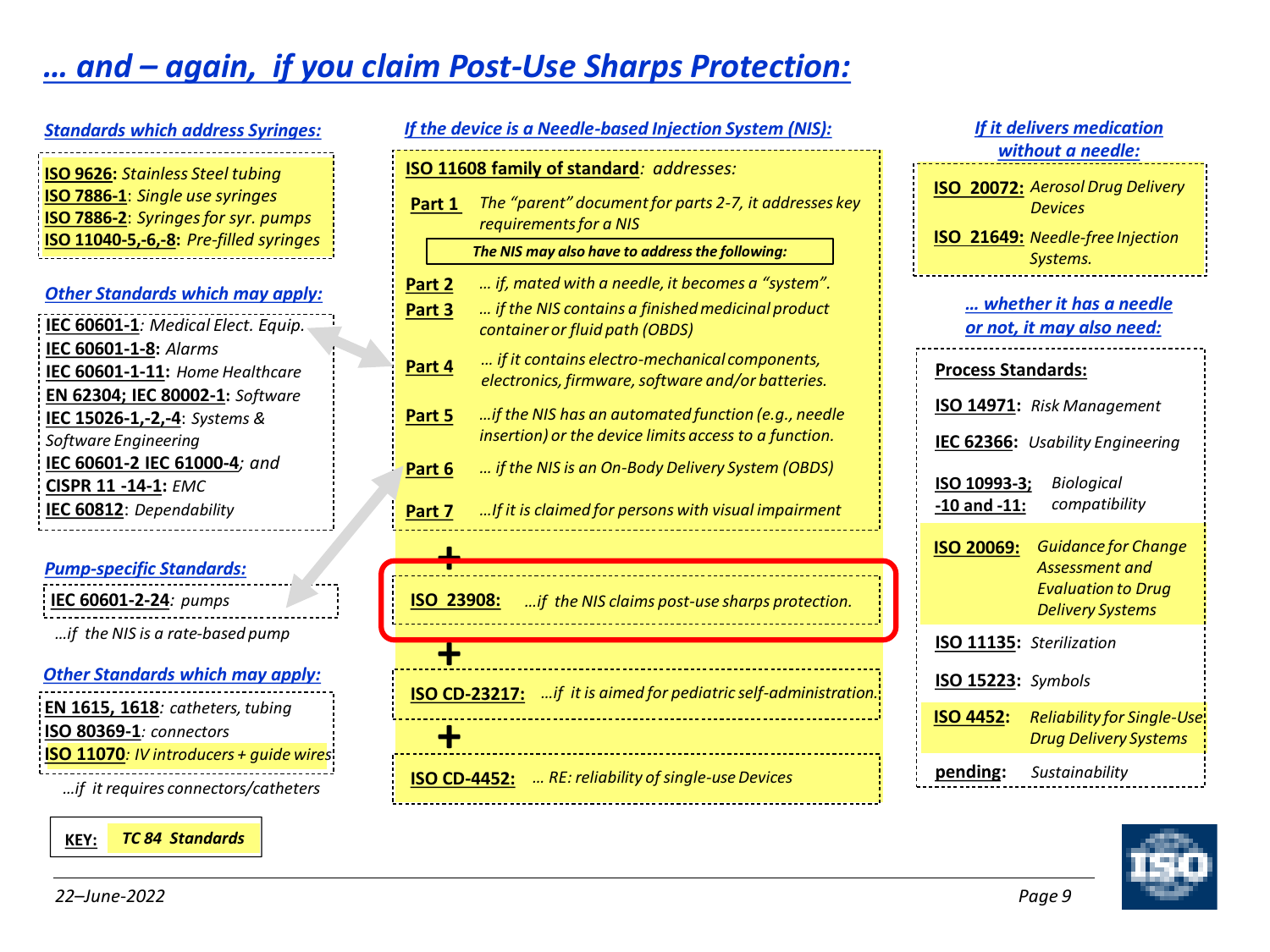# **Thank You**